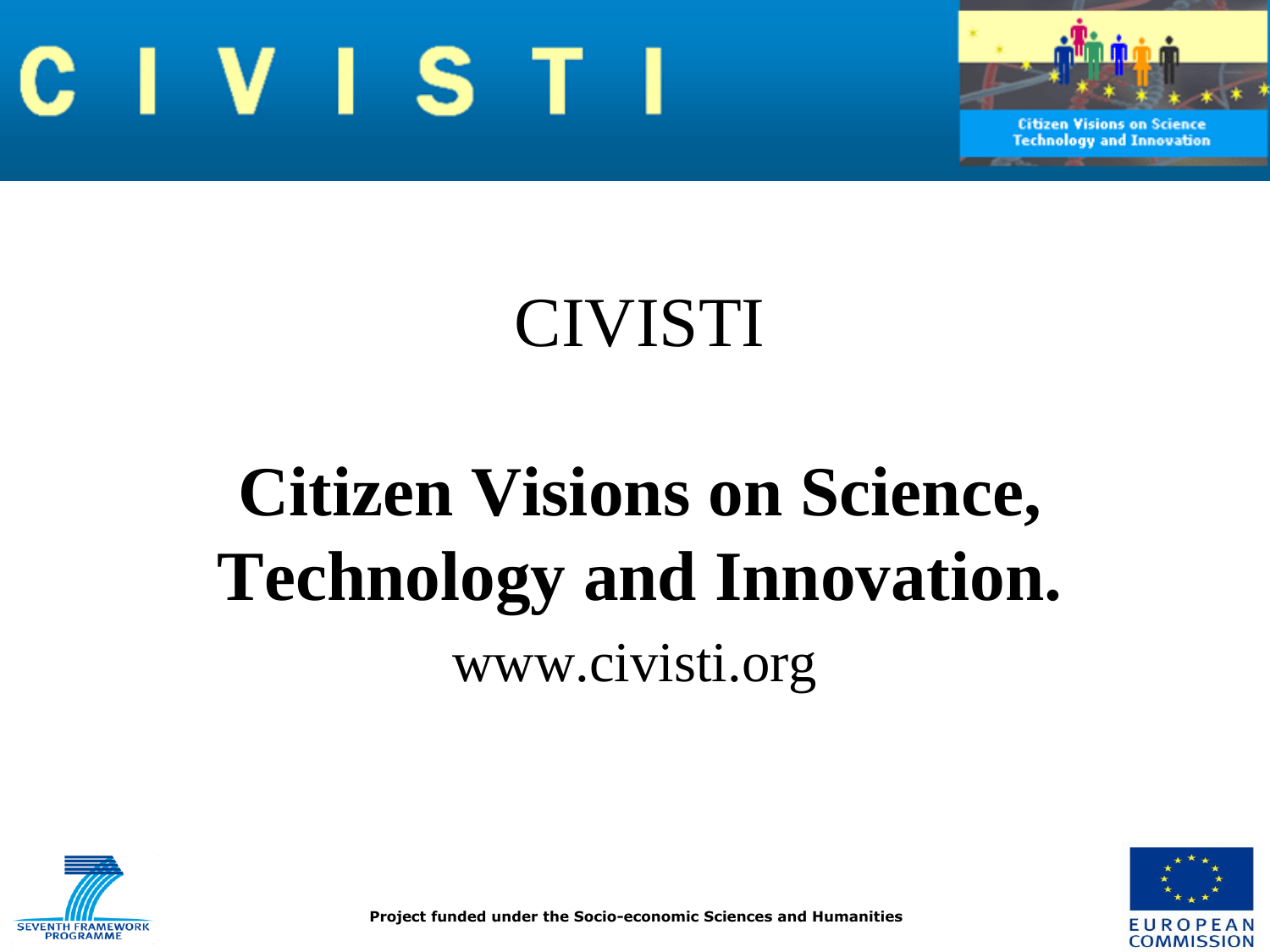



#### **Project description**

- The Civisti project will give citizens from 7 different European countries an opportunity to define and communicate their visions of the future
- Transform these into relevant long-term science, technology and innovation issues

#### **Objectives**

Produce a list of **new and emerging issues** for European S&T

- Produce a set of **policy options** of relevance to future European framework programmes
- Base these products upon a **novel process** of **citizen participation** in seven member states, supported by the analytical capacity of experts and stakeholders



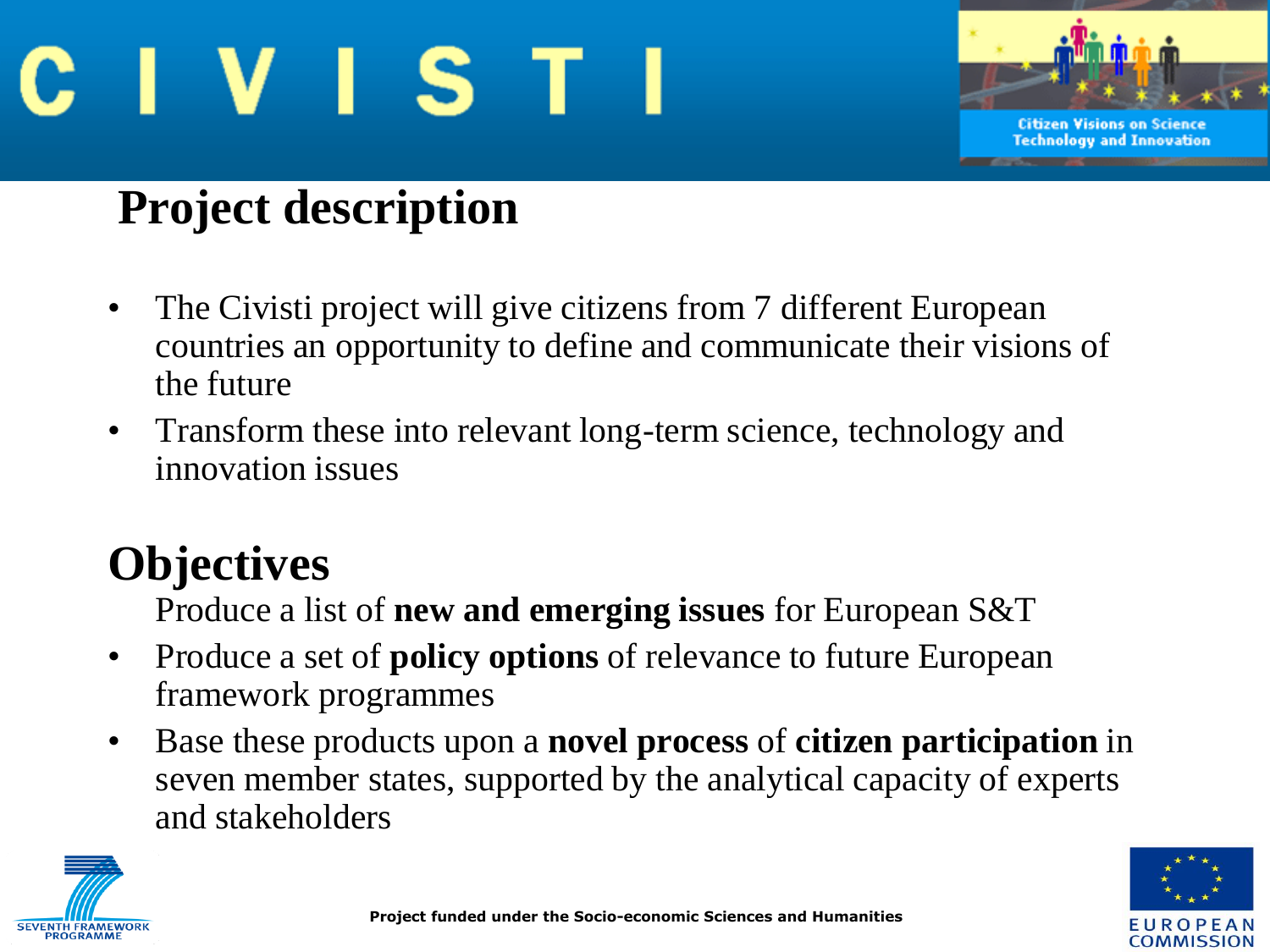



#### **Project organisation**

The project consortium has 7 partners from 7 different European countries and is coordinated by the Danish Board of Technology (DBT)

#### **Partners**

- Denmark: The Danish Board of Technology, DBT
- Finland: National Consumer Research Centre, NCRC
- Belgium: Institute for Society and Technology, IST
	- Malta: Malta Council for Science and Technology, MCST
	- Bulgaria: Applied Research and Communication Fund, ARC Fund
	- Hungary: Medián Opinion and Market Research Institute, Median
	- Austria: Austrian Academy of Sciences, Institute of Technology Assessment, OeAW-ITA



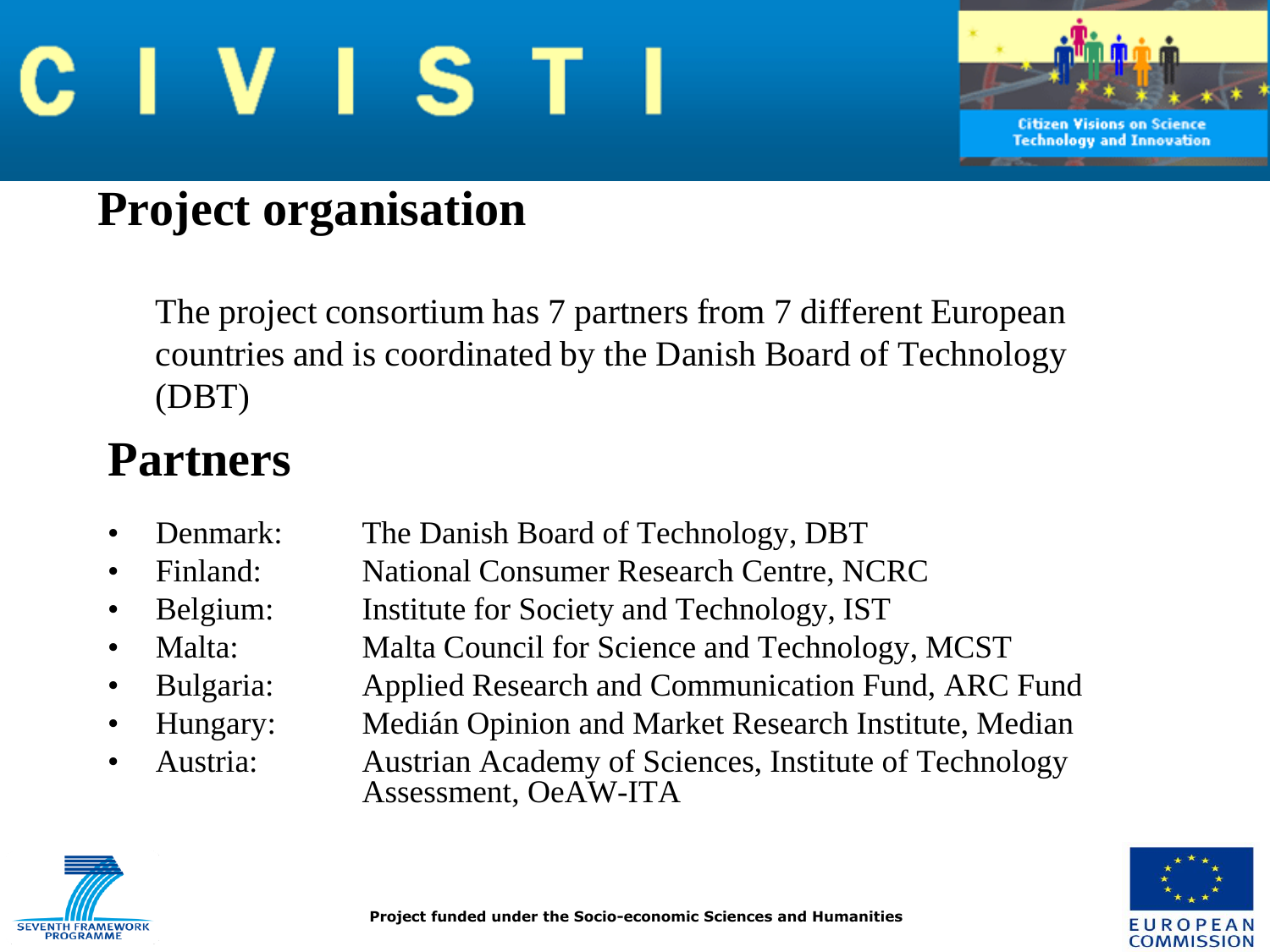



#### **Methodology**

- Citizen Panels in 7 European countries creating visions for the future based on the citizens' hopes and wishes, concerns and challenges – *citizens as assessors and priority-setters, possible below the radar results*
- Expert and stakeholder analysis and transformation of visions into research topics - *Identification of relevant research topics, S&T components extracted from the visions*
- Evaluation by Citizen Panels of the work done by experts and stakeholders and prioritization of research topics – *Assuring of authenticity by re-examination*



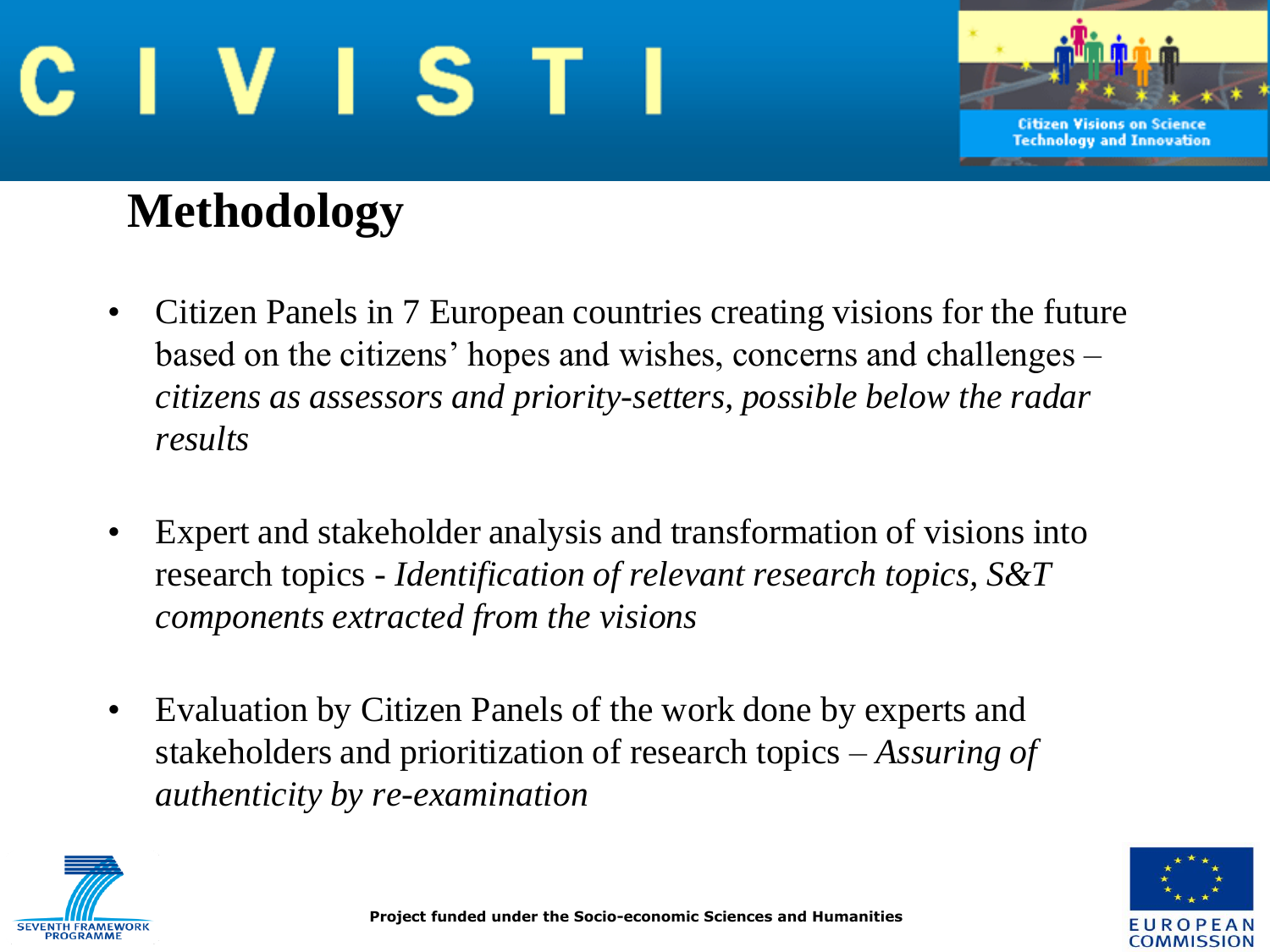



#### **Input to foresight on societal challenges and research topics**

- Explorative: what kind of challenges do citizens expect from the future, and what kind of research is needed to meet those challenges?
- Normative: what kind of visions and wishes for the future should guide the European research agenda?
- Methodological: New methodology and praxis of foresight on emerging S&T issues based on a combination of citizen consultation and expert/stakeholder support